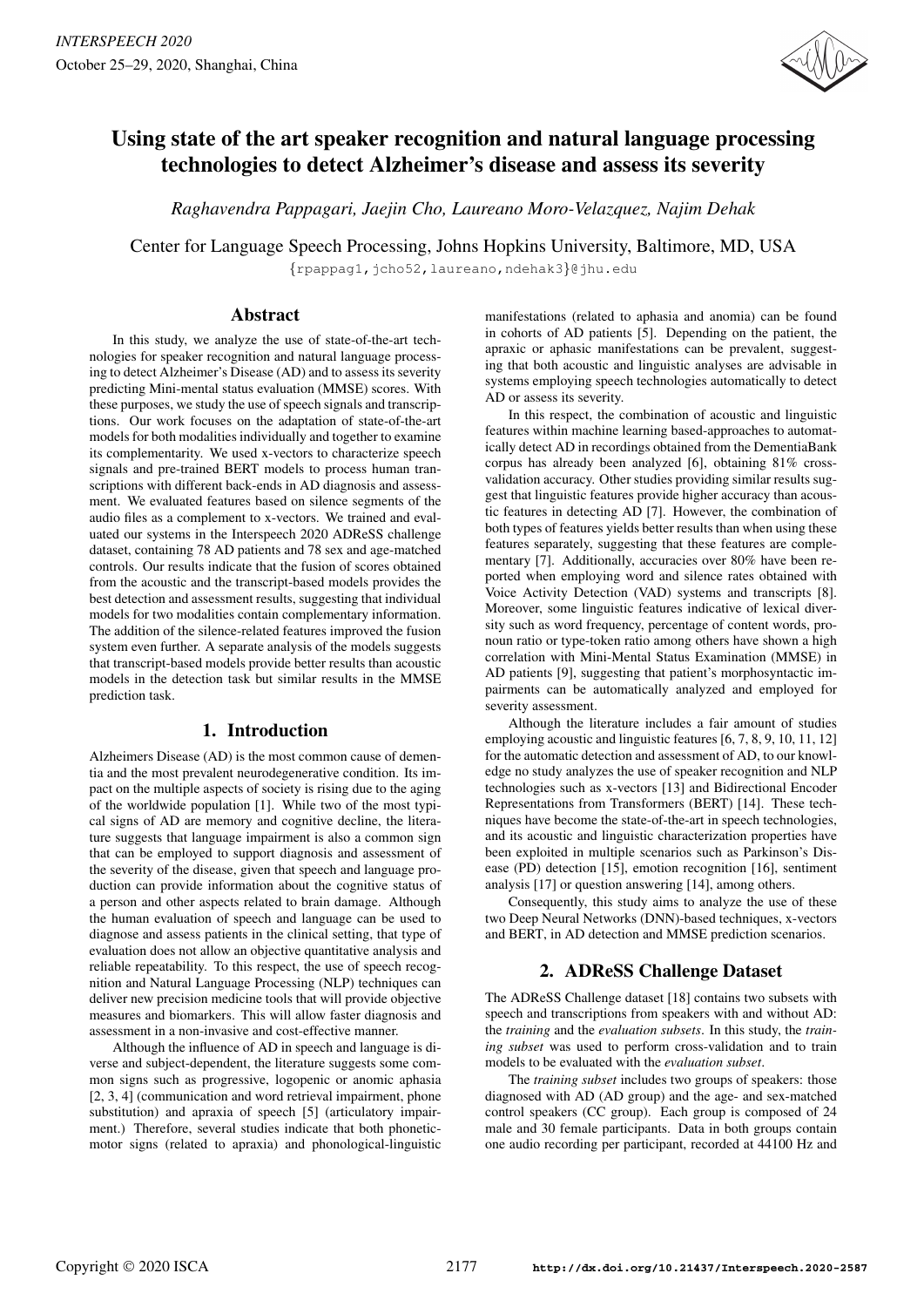with an average length of 72.10 s, demographic information, full transcript, and MMSE score. In our experiments, we downsampled the recordings according to the models we used, as explained in later sections.

The *evaluation subset* comprises 11 male and 13 female participants in each group, while the age distribution is the same over the two groups. The average session length is 82.51 s. Challenge participants do not have information about AD diagnosis or MMSE assessment for these speakers.

## 3. Experimental Setup

In this study, we employed two main models to detect AD and predict MMSE from speech. The first model or acoustic model is based on the use of acoustic aspects of speech and employs a speaker characterization technique, i.e., x-vectors and two different back-ends: Probabilistic Linear Discriminant Analysis (PLDA) for detection and Support Vector Regression (SVR) for MMSE prediction. The x-vectors were complemented with heuristic features obtained from the analysis of the silence and pause segments from the speech signal. The second model or transcript-based model is a BERT model that utilizes linguistic contents to detect AD subjects and predict MMSE. We hypothesize that the transcript-based model provides complementary information to the acoustic model. Finally, scores from the two approaches were fused using a Gradient Boosting Regressor (GBR) or averaging, depending on the task.

Moreover, we differentiate two types of results:

- Cross-validation results: obtained training and testing with the *training subset*, using a 10-fold scheme where class and age distributions were consistent over the folds. The crossvalidation was done speaker-independently since the dataset has only one session recorded per participant.
- Evaluation results: obtained by testing the models trained with the *training subset* on the *evaluation subset*.

#### 3.1. Acoustic model

#### *3.1.1. x-vectors*

To model the speakers' articulatory, prosodic and phonatory characteristics included in the dataset, we employ representation obtained with an x-vector model trained for speaker recognition. An x-vector model is a deep neural network that generates one single vector or embedding per utterance, characterizing the speaker. Although the technique is considered the current state-of-the-art for speaker recognition, several studies suggest that these embeddings also contain information related to emotion, speaking rate, gender [16, 19] and other articulatory, phonatory and prosodic information that can be used to characterize neurological diseases, as Parkinson's Disease [15]. In general terms, an x-vector model contains three main parts: an encoder network to extract frame-level representation from MFCC, a global temporal pooling layer to produce the embedding (x-vector), and a feed-forward classification network to produce speaker class posteriors. Once the model training is done, only the first two parts are used while the last part is discarded. In our case, the three parts consisted of a factorized time delay network encoder (F-TDNN), mean plus standard deviation pooling, and two feed-forward layers, respectively, as detailed in a previous study [15]. Differentiation process between AD and CC speakers followed the same setup as the one explained in the cited study:



Figure 1: *Diagram of the acoustic model methodology. In crossvalidation stage, models obtained with the training folds are used for testing with their respective testing folds. In evaluation stage, the whole training dataset is employed for training while the evaluation dataset is used for testing*

- First, all speech signals were normalized, low-pass filtered and re-sampled to 16 kHz.
- Then, we extracted MFCC features (40 coefficients, frame length of 25 ms with frame shift 10 ms)
- Silence segments were removed employing the standard VAD from Kaldi [20].
- MFCC features were used to extract one x-vector (dimension 512) for each speech recording using an x-vector model trained with VoxCeleb 1 and 2 corpora [21, 22] in Kaldi with sampling frequency 16 kHz.
- At each cross-validation iteration, all the x-vectors from the training folds were employed to train a Principal Component Analysis (PCA) model that was applied to the x-vectors from the training and testing folds in the cross-validation stage.
- For AD detection, x-vector PCA-transformed coefficients from the training folds were used to train a PLDA classifier to differentiate between AD and CC speakers. In the classifier, a likelihood ratio per speech recording is calculated considering two classes (AD and CC) which is employed in scoring to take the decision. The scoring threshold is set to the equal error rate point obtained with the log-likelihoods from the training folds x-vector-PCA coefficients.
- Similarly, for MMSE prediction, we trained and evaluated a linear SVR on the x-vector PCA-transformed coefficients.

Fig. 1 includes a diagram of the described process. To get the best PCA and PLDA models for evaluation on the *evaluation subset*, the whole ADReSS *training subset* was used.

#### *3.1.2. Silence features*

To complement the x-vectors characterization, which is datadriven, we also extracted 4-dimensional heuristic features based on the Kaldi energy-based VAD algorithm. Our goal was to characterize the presence of silences in the recordings. The four features are:

- Silence rate (the number of silence regions divided by the recording length)
- Ratio of silence to speech duration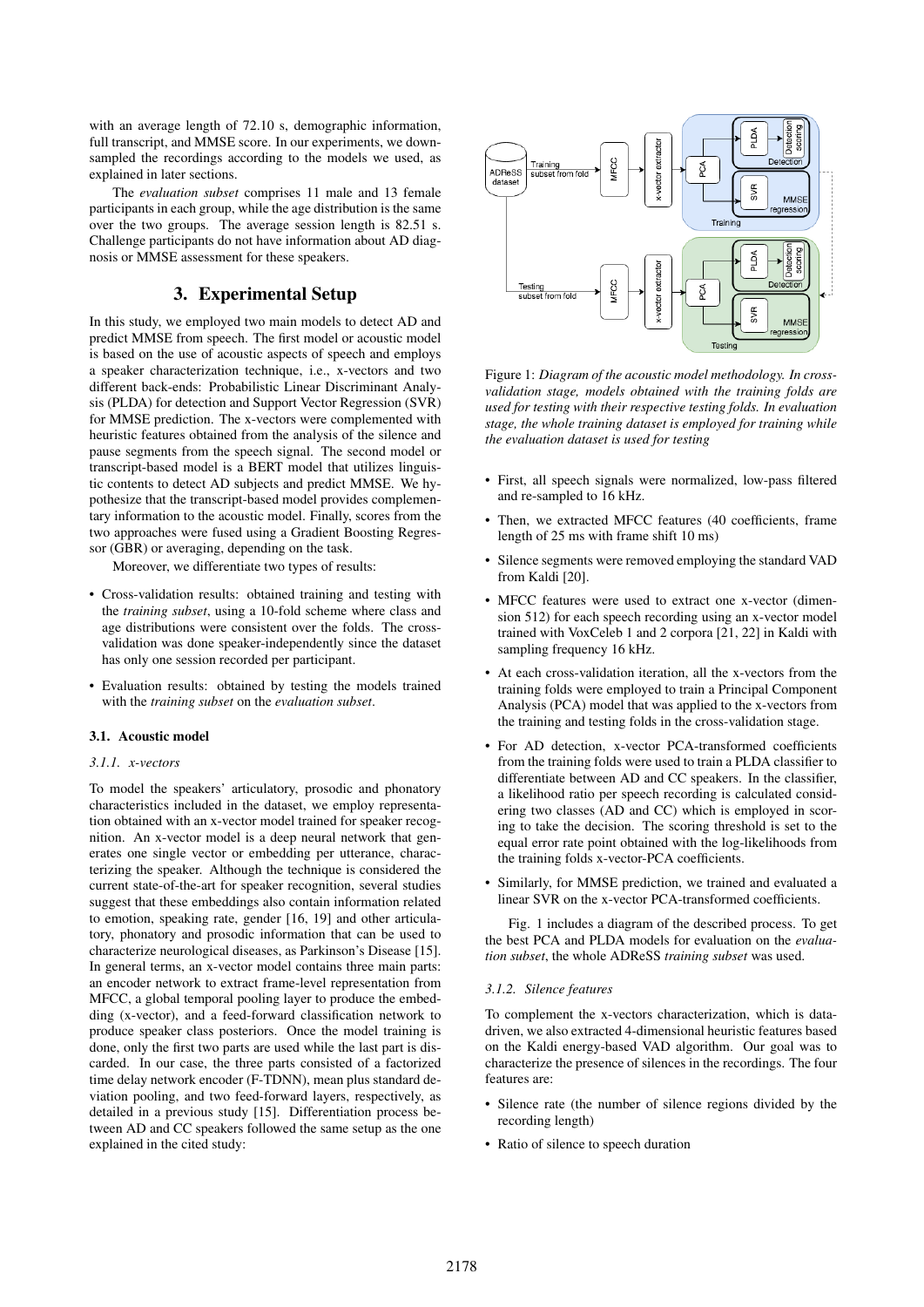• Mean and standard deviation of the duration of silence regions

We only considered silence regions that were longer than 150 ms. Also, we removed the silences at the start and end of the recordings when these existed. We considered these features since previous studies suggest that silence-related features can help to characterize aphasia and apraxia associated with AD [8]. We used these features in two different manners in this study:

- As single features for PLDA and SVR model training to examine the discrimination capabilities of these features.
- Appended to the x-vector PCA-transformed coefficients, which we denominate *Acoustic model with silence features* scheme. This allows us to observe the complementarity between x-vectors and silence features.

#### 3.2. Transcript-based model

To model the linguistic-phonological manifestations of AD on speech, we employed a BERT model [14] on the spoken transcripts, which has shown state-of-the-art performances in several NLP applications such as question answering, natural language inference, named entity recognition, sentence, and word prediction, among many others. We chose BERT for two reasons: 1) the embeddings obtained from this model act as general text representation and, 2) previous studies reported good results from fine-tuned BERT models for multiple tasks. Two examples are depression detection [23] or sentiment analysis [17].

BERT is a pre-trained language model trained to predict masked words of a sentence and the next sentence. The BERT architecture mainly consists of self-attention layers and feedforward layers. In general, a pre-trained BERT model is adapted to a down-stream task by fine-tuning the pre-trained parameters with the minimal number of newly introduced parameters for the task [14]. We adapted BERT to our tasks (AD detection and MMSE prediction) in a similar way:

- We replaced the last layer of the BERT model with a taskspecific layer: a linear layer having two neurons with a softmax activation function for AD detection or a linear layer having 1 neuron with linear activation function for MMSE prediction.
- We fine-tuned the entire pre-trained model using our data to minimize cross-entropy loss for AD detection or mean square error for MMSE prediction.

The inputs of the model were tokens from the transcript that were tokenized into sub-words using WordPiece tokenizer [24]. These inputs were processed through multiple self-attention and feed-forward layers to obtain embeddings for each sub-word in the penultimate layer. Then, the sequence of sub-word embeddings was pooled to pass through a linear layer to obtain the prediction.

For each iteration of the cross-validation experiments, 9 folds from the *training subset* were employed for BERT finetuning and the remaining fold for testing. We used early stopping criterion to stop training the model and trained for 5 epochs.

#### 3.3. Fusion

In this section, we describe our methodology for fusing acoustic and transcript model scores. For the AD detection task, we first



Figure 2: *Score scatterplot for AD and CC speakers in detection task considering the transcript-based model scores (that range between 0 and 1) and the log-likelihood ratio obtained with the PLDA classifier for the acoustic+silence model. Each dot represent one subject.*

obtained the scores from acoustic and transcript-based models for all utterances from the testing folds during the crossvalidation stage. Then, we employed these predictions in a cross-validation scheme to train and test the fusion of the scores using a GBR model [25], which provided the cross-validation results. To obtain the *evaluation subset* predictions, we employed the scores from the whole *training subset* to train a final fusion GBR model that was used to perform the fusion of scores coming from the acoustic and transcript-based models for the challenge evaluation. For MMSE prediction, we followed a similar procedure but simply averaged the scores from the different models instead of using a GBR.

### 4. Results and Discussion

In this section, we present our results on both AD detection and MMSE prediction tasks. For evaluation metrics, we used the same metrics as proposed in [18], namely, accuracy, precision, recall, and F1 score for detection and Root Mean Square Error (RMSE) for MMSE prediction. For simplicity, in crossvalidation results (10 folds) we only report accuracy and RMSE.

#### 4.1. Cross-validation results

Table 1 presents the cross-validation results with the proposed models for AD detection and MMSE prediction tasks. From the comparison of acoustic and transcript models, we can observe that the transcript-based model performed better than the acoustic model for AD detection but worse in MMSE prediction. The use of silence features alone did not provide high accuracy to differentiate between AD and CC groups. However, when we concatenated silence features with x-vectors PCA-transformed coefficients, denoted as Acoustic+silence in Table 1, we obtained an absolute 2.4% improvement in AD detection accuracy compared to using acoustic features alone, implying that acoustic and silence features may have complementary information. For MMSE prediction task, we obtained a small improvement in RMSE value after concatenation (0.03, absolute).

We further fused acoustic and transcript-based model scores to exploit their complementary information. The fusion model showed 79.2% accuracy and 5.93 RMSE, which indicates a 0.5% and 0.31 improvement compared to the best individual model, respectively. Thus, results suggest that score fu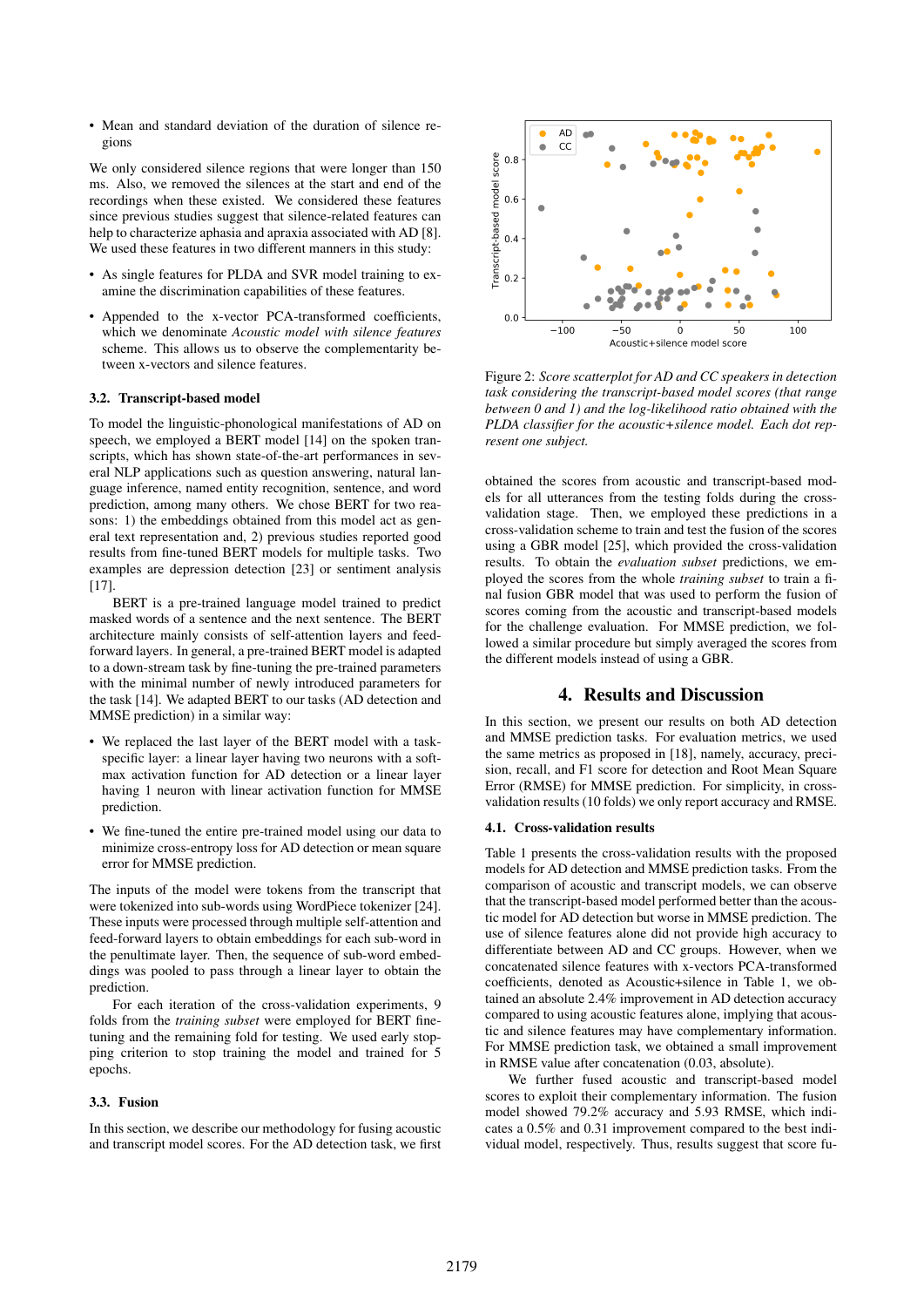sion provides improvements in both AD detection and MMSE prediction. In the same sense, the fusion of Acoustic+silence and transcript models scores yielded 81.44% AD accuracy and 5.91 RMSE for MMSE prediction, the best cross-validation results.

A scatterplot of detection scores per subject is shown in Figure 2. The figure indicates that in the detection task, the transcript-based analysis is more informative for some speakers, while the acoustic signal analysis is so for some of the others. We can observe that for the majority of subjects, the scores from the two types of models help to cluster the two groups of speakers in the bottom left (CC) and upper right (AD) parts of the score bi-dimensional space, suggesting that both acoustic signal and transcripts contain cues to detect AD. Nevertheless, a few subjects have opposite results in different models, showing a high score from the transcript-based model but a low score from the acoustic model and vice versa. This indicates that different models can provide complementary information.

Figure 3 shows the confusion matrices of the models with the best cross-validation results. We can observe that the models are not biased to any single class, i.e., the recall for each class, AD and CC, is similar. Improvement in the fusion model is reflected with higher diagonal values and lower off-diagonal values in general, compared to the two individual models.

Table 1: *Cross-validation (CV) results for AD detection and MMSE precition tasks. Best results are marked in bold.*

| Models                        | Detection<br>$CV$ accuracy $(\%)$ | Prediction<br><b>RMSE</b> |
|-------------------------------|-----------------------------------|---------------------------|
| Acoustic                      | 73.21                             | 6.24                      |
| Silence                       | 51.20                             | 8.05                      |
| Acoustic+silence              | 75.93                             | 6.21                      |
| Transcript                    | 78.70                             | 6.52                      |
| Acoustic & Transcript         | 79.20                             | 5.93                      |
| Acoustic+silence & Transcript | 81.48                             | 5.91                      |



Figure 3: *Confusion matrices for the detection tasks using (a) Acoustic model with silence features, (b) Transcript model, (c) Fusion of Acoustic model with silence features and transcript model.*

#### *4.1.1. Evaluation results*

Results for the *evaluation subset* were obtained from the submission of our model predictions to the ADReSS challenge organizers. Table 2 shows the evaluation results of our models in AD detection and MMSE prediction tasks. Baseline results are based on the use of the ComParE 2013 feature set [26] and a linear discriminant analysis classifier (for detection) and MRGC features [27] with decision trees (for MMSE prediction.) These baseline results were provided by the ADReSS challenge organizers [18]. We observed that four of our four models outperformed the baseline in the detection task by significant margins, and all of them provided a better RMSE than the baseline. The model comparison showed similar trends in accuracy on the evaluation and cross-validation results, but the overall accuracy was lower in the evaluation than the cross-validation. For MMSE prediction, all RMSE values are lower in the evaluation experiments than in the cross-validation. The model providing the best accuracy was the score-level fusion of acoustic and transcript models with 75% accuracy. When silence features were also used, we obtained the best MMSE prediction results, 5.32 RMSE.

We observed that the acoustic model performance in the *evaluation subset* is much lower than its correspondent crossvalidation accuracy, suggesting that the acoustic models might have been overfitted to the *training subset*. We observed the same trends and conclusions from model comparison in crossvalidation and evaluation experiments in Tables 1 and 2, as the complementarity between transcript and acoustic models.

Table 2: *ADReSS challenge evaluation results for the detection and prediction tasks. Best results are marked in bold.*

| Models          | Class | Detection<br>Prec./Rec. F1 |      | Accuracy<br>$(\%)$ | Prediction<br><b>RMSE</b> |
|-----------------|-------|----------------------------|------|--------------------|---------------------------|
| <b>Baseline</b> | CC    | 0.67/0.50                  | 0.57 | 62.50              | 6.14                      |
|                 | AD    | 0.60/0.75                  | 0.67 |                    |                           |
| Acoustic        | CC    | 0.61/0.45                  | 0.52 | 58.00              | 6.08                      |
|                 | AD    | 0.57/0.71                  | 0.63 |                    |                           |
| $A$ coustic $+$ | CC.   | 0.64/0.75                  | 0.69 | 66.70              | 5.97                      |
| silence         | AD    | 0.70/0.58                  | 0.63 |                    |                           |
| Transcript      | CC    | 0.79/0.63                  | 0.7  | 72.92              | 5.86                      |
|                 | AD    | 0.69/0.83                  | 0.75 |                    |                           |
| Acoustic $\&$   | CC.   | 0.83/0.63                  | 0.71 | 75.00              | 5.37                      |
| Transcript      | AD    | 0.70/0.88                  | 0.78 |                    |                           |
| Acoustic $+$    | CC.   | 0.79/0.62                  | 0.70 | 72.92              | 5.32                      |
| silence &       |       |                            |      |                    |                           |
| Transcript      | AD    | 0.69/0.83                  | 0.75 |                    |                           |
|                 |       |                            |      |                    |                           |

### 5. Conclusions and future work

This study presents different approaches to automatically detect AD and predict MMSE from the speech signal and its associated transcript, based on the acoustic characterization of the speech signal and the transcript-based modeling employing DNN. The employed x-vectors and BERT are considered the current stateof-the-art techniques in speaker recognition and NLP, respectively. Our results suggest that transcription-based models provide better results in detection and prediction tasks than acoustic models. At the same time, information about the silences present in the recording improves accuracy for acoustic modeling. The best results in cross-validation and evaluation stages are obtained with the fusion of the scores provided by both the acoustic and transcript-based models.

In future work, we will explore the x-vector adaptation by fine-tuning the extractor [16] for the AD/CC detection task. Also, we will explore the use of automatic speech recognition systems to obtain the speech transcription and compare results with human transcription. Lastly, we will explore the use of BioBERT [28] and other transformer-based architectures for the detection and assessment of AD.